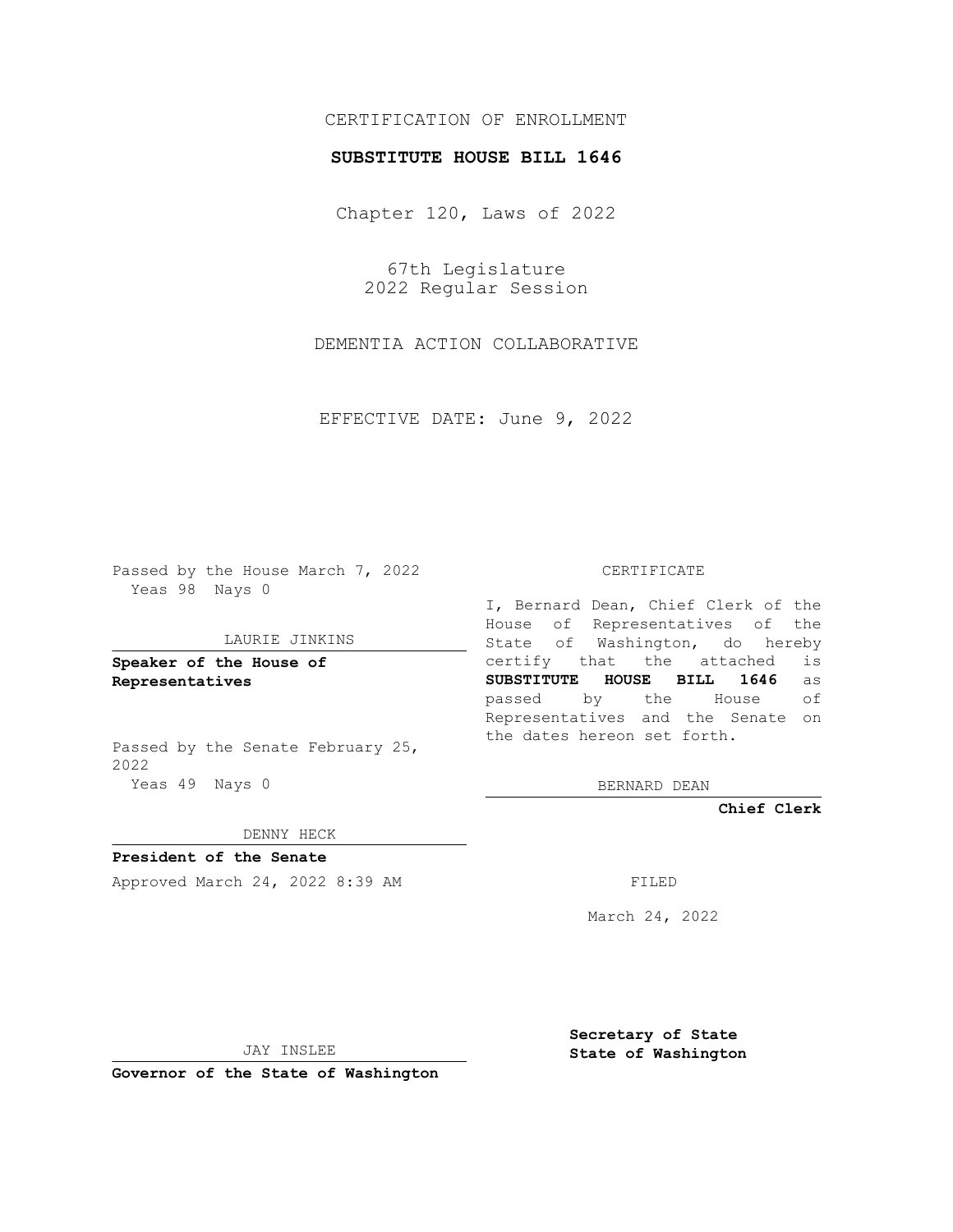### **SUBSTITUTE HOUSE BILL 1646**

AS AMENDED BY THE SENATE

Passed Legislature - 2022 Regular Session

# **State of Washington 67th Legislature 2022 Regular Session**

**By** House Health Care & Wellness (originally sponsored by Representatives Bateman, Harris, Leavitt, Walen, Dolan, Bronoske, Callan, Eslick, Goodman, Macri, Simmons, Tharinger, Kloba, Stonier, Davis, Riccelli, and Ormsby)

READ FIRST TIME 01/21/22.

1 AN ACT Relating to continuing the work of the dementia action 2 collaborative; adding a new section to chapter 43.20A RCW; creating a 3 new section; and providing an expiration date.

4 BE IT ENACTED BY THE LEGISLATURE OF THE STATE OF WASHINGTON:

5 NEW SECTION. **Sec. 1.** The legislature finds that:

6 (1) In 2020, an estimated 120,000 Washingtonians age 65 and older 7 were living with Alzheimer's disease or another dementia and the 8 number is expected to rise to 140,000 by 2025;

9 (2) Dementia affects the whole family in many ways, including 10 pulling family members, most often women, out of the workforce to 11 care for their loved ones with the disease;

12 (3) There are an estimated 295,000 unpaid caregivers in 13 Washington providing 426,000,000 total hours of unpaid care annually;

14 (4) The legislature authorized the preparation of the first 15 Washington state plan to address Alzheimer's disease and other 16 dementias in 2016; and

 (5) There is great value in continuing to improve awareness and services for individuals living with Alzheimer's disease and other dementias, and reestablishing the formal dementia action collaborative to update the state plan and make recommendations is 21 essential.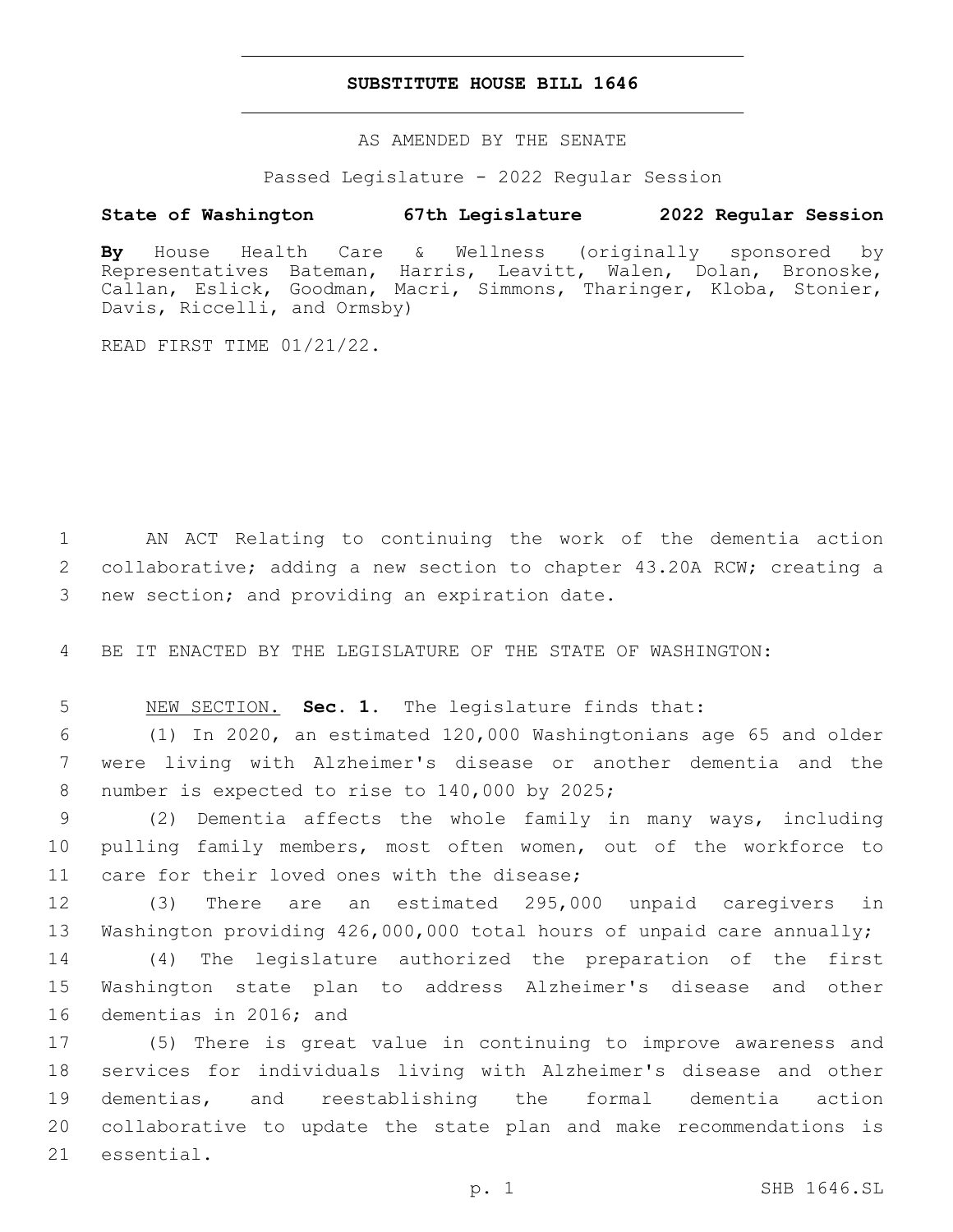1 NEW SECTION. **Sec. 2.** A new section is added to chapter 43.20A 2 RCW to read as follows: 3 (1) The dementia action collaborative is established with members 4 as provided in this subsection. 5 (a) The governor shall appoint the following members, and may 6 appoint additional members at the governor's discretion: (i) A representative of the governor's office;7 8 (ii) A representative and an alternate from the department in the 9 aging and long-term support administration; 10 (iii) A representative and an alternate from the department in 11 the developmental disabilities administration; 12 (iv) A representative and an alternate from the department of 13 health; 14 (v) A representative and an alternate from the health care 15 authority; 16 (vi) A representative and an alternate from the office of the 17 state long-term care ombuds; 18 (vii) At least one person with Alzheimer's disease or another 19 dementia; 20 (viii) A caregiver of a person with Alzheimer's disease or 21 another dementia; 22 (ix) A representative of the University of Washington's memory 23 and brain wellness center; 24 (x) A representative of an organization representing area 25 agencies on aging; 26 (xi) A representative of an association representing long-term 27 care facilities in Washington; 28 (xii) A representative of an association representing physicians 29 in Washington; 30 (xiii) A representative of a Washington-based organization of 31 volunteers, family, and friends of those affected by Alzheimer's 32 disease and other dementias; 33 (xiv) A representative of an Alzheimer's advocacy organization; 34 (xv) An attorney who specializes in elder law; 35 (xvi) An Alzheimer's disease researcher; 36 (xvii) A representative of an organization representing emergency 37 medical service providers in Washington; 38 (xviii) An expert in workforce development; 39 (xix) A representative of the Washington state council on aging; 40 (xx) A representative of the governor's office of Indian affairs;

p. 2 SHB 1646.SL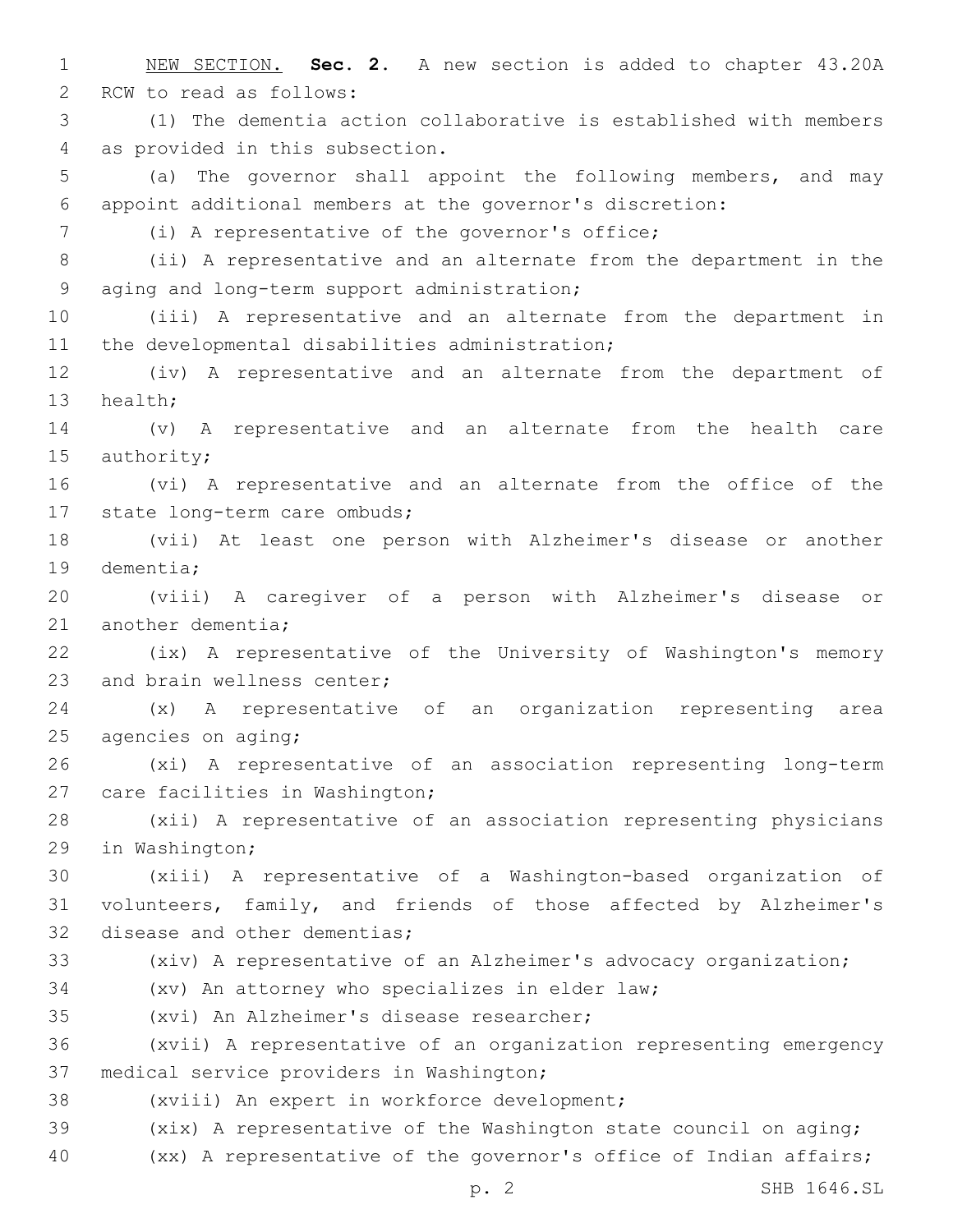(xxi) A licensed behavioral health provider with clinical expertise in Alzheimer's disease or other dementias;

 (xxii) A representative of a health care organization that primarily serves people of color, including seniors; and

 (xxiii) A nurse with expertise in serving individuals with Alzheimer's disease or other dementias.6

 (b) In appointing members to the dementia action collaborative, the governor shall give priority to persons who had previously served on the Alzheimer's disease working group established pursuant to chapter 89 (Senate Bill No. 6124), Laws of 2014, and its successor work groups.11

 (2)(a) The secretary or the secretary's designee shall convene the dementia action collaborative and submit all required reports. The secretary or the secretary's designee shall serve as the cochair with either the member representing an Alzheimer's disease advocacy organization or the member representing the Washington-based organization of volunteers, family, and friends of those affected by 18 Alzheimer's disease and other dementias.

 (b) The department shall provide any necessary administrative 20 support to the dementia action collaborative.

 (c) Meetings of the dementia action collaborative must be open to the public. At least one meeting each year must accept comments on the dementia action collaborative's proposed recommendations from members of the public, including comments from persons and families affected by Alzheimer's disease or other dementias. The department must use technological means, such as web casts, to assure public 27 participation.

 (3)(a) The dementia action collaborative must assess the current and future impacts of Alzheimer's disease and other dementias on 30 Washington residents, including:

 (i) Examining progress in implementing the Washington state 32 Alzheimer's plan adopted in 2016;

 (ii) Assessing available services and resources for serving persons with Alzheimer's disease and other dementias, as well as 35 their families and caregivers;

 (iii) Examining and developing strategies to rectify disparate effects of Alzheimer's disease and other dementias on people of 38 color; and

 (iv) Developing a strategy to mobilize a state response to this 40 public health crisis.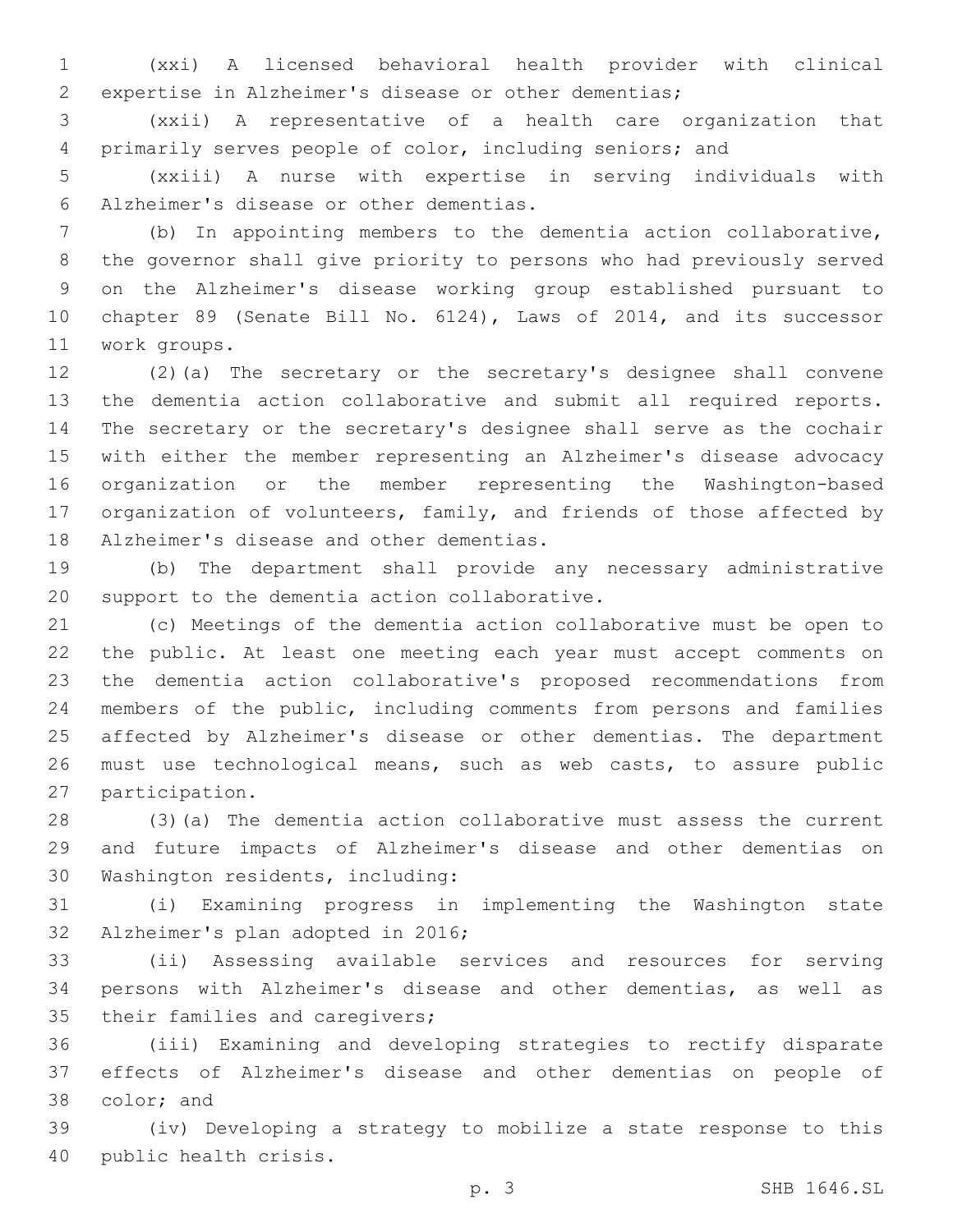(b) In addition to the activities in (a) of this subsection, the dementia action collaborative must review and revise the Washington state Alzheimer's plan adopted in 2016, and any subsequent revisions to that plan. Revisions to the plan must evaluate and address:

 (i) Population trends related to Alzheimer's disease and other dementias, including:6

 (A) Demographic information related to Washington residents living with Alzheimer's disease or other dementias, including average age, average age at first diagnosis, gender, race, and comorbidities; 10 and

 (B) Disparities in the prevalence of Alzheimer's disease and 12 other dementias between different racial and ethnic populations;

 (ii) Existing services, resources, and health care system 14 capacity, including:

 (A) The types, cost, and availability of dementia services, medicaid reimbursement rates for dementia services, and the effect of medicaid reimbursement rates on the availability of dementia 18 services;

 (B) Dementia-specific training requirements for long-term 20 services and supports staff;

 (C) The needs of public safety and law enforcement to respond to persons with Alzheimer's disease or other dementias;

 (D) The availability of home and community-based resources, including respite care and other services to assist families, for persons with Alzheimer's disease or other dementias;

 (E) Availability of long-term dementia care beds, regardless of 27 payer;

 (F) State funding and Alzheimer's disease research through 29 Washington universities and other resources; and

 (G) Advances in knowledge regarding brain health, dementia, and risk reduction related to Alzheimer's disease and other dementias since the adoption of the Washington state Alzheimer's plan 33 established in 2016.

 (4) The department must submit a report of the dementia action collaborative's findings and recommendations to the governor and the legislature in the form of an updated Washington state Alzheimer's plan no later than October 1, 2023. The department must submit annual updates and recommendations of the dementia action collaborative for legislative and executive branch agency action to the governor and 40 the legislature each October 1st, beginning October 1, 2024.